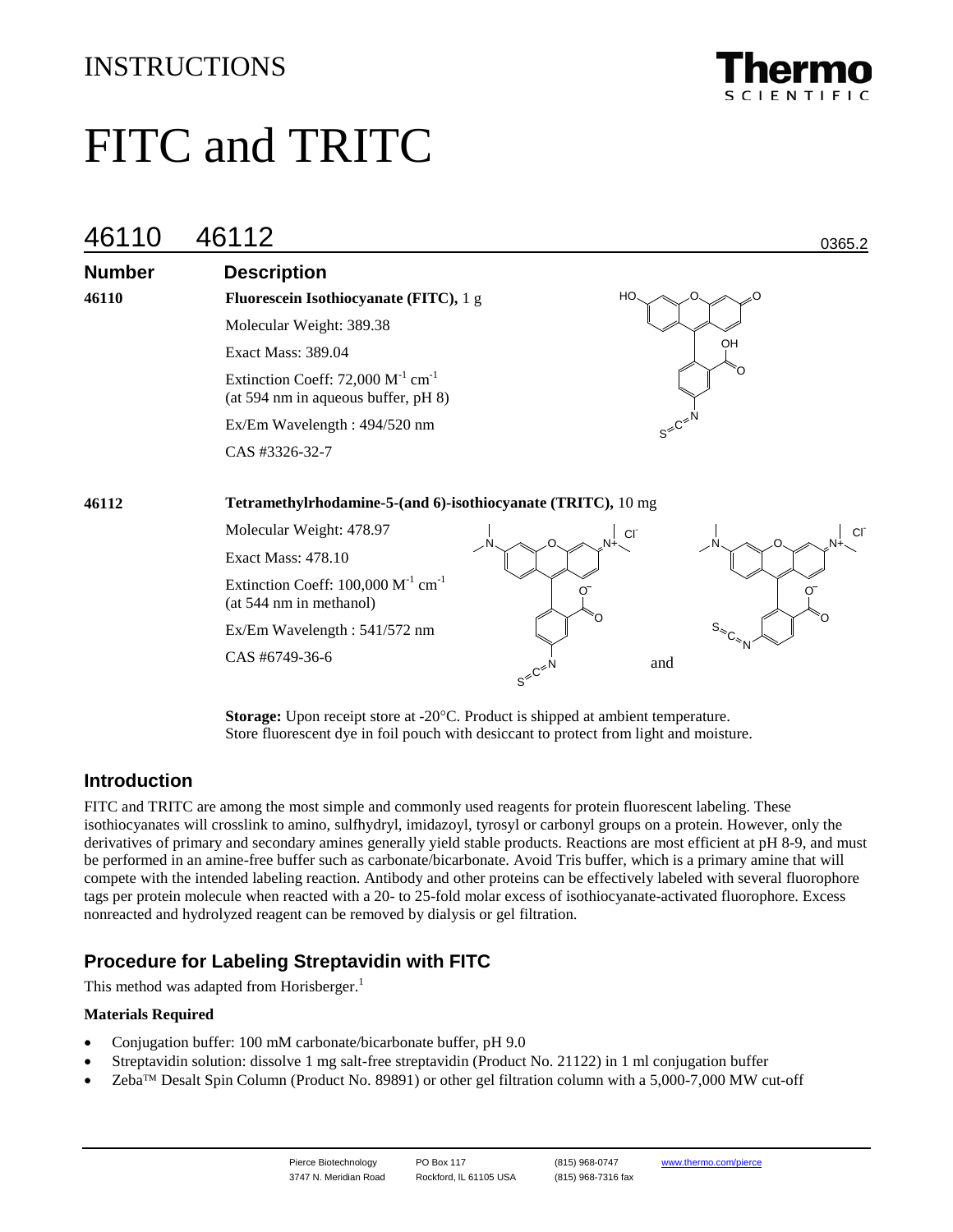

#### **Procedure**

1. Dissolve 200 µg of FITC in 200 µl of conjugation buffer and immediately mix it with 1 ml of streptavidin solution.

**Note:** When substituting TRITC for FITC, a similar protocol can be followed; however, the TRITC must first be dissolved in dimethylsulfoxide (DMSO) at 100  $\mu$ g/100  $\mu$ l instead of 200  $\mu$ g/200  $\mu$ l in conjugation buffer.

- 2. Incubate for 1 hour at 37°C in the dark.
- 3. Remove excess and hydrolyzed FITC by gel filtration.

# **Procedure for Labeling an Antibody with FITC**

#### **Materials Required**

- Conjugation buffer: 100 mM carbonate/bicarbonate buffer, pH 9.0
- Antibody solution: dissolve  $\sim$ 1 mg of antibody in 1 ml of conjugation buffer
- $\mathbb{Z}$ eba<sup>™</sup> Desalt Spin Column (Product No. 89891) or other gel filtration column with a 5,000-7,000 MW cut-off

#### **Procedure**

- 1. Dissolve FITC in conjugation buffer at a final concentration of 1 mg/ml immediately before use.
- 2. Add 10 µl of FITC solution to the 1 ml of the antibody solution; mix thoroughly.
- 3. Incubate for 1 hour at room temperature in the dark.
- 4. Remove excess and hydrolyzed FITC by gel filtration.

# **Procedure for Labeling an Antibody with TRITC**

This method is adapted from Larsson.<sup>2</sup>

#### **Materials Required**

- TRITC: dissolve in DMSO at 1 mg/ml
- Conjugation buffer: 100 mM carbonate/bicarbonate buffer, pH 9.0
- Antibody solution: dialyze antibody into conjugation buffer at 6 mg/ml
- $\text{Zeba}^{\text{TM}}$  Desalt Spin Column (Product No. 89891) or other gel filtration column with a 5,000-7,000 MW cut-off

#### **Procedure**

- 1. While stirring, slowly add 35 µl of TRITC to 1 ml of the 6 mg/ml antibody solution; mix thoroughly.
- 2. Incubate for 2 hours at room temperature in the dark.
- 3. Remove excess and hydrolyzed TRITC by gel filtration.

### **Additional Information**

- Visit the web site for a listing of related Thermo Scientific products (other fluorophores and convenient labeling kits) and technical resources such as the Tech Tip: Calculate dye:protein (F/P) ratios.
- Fading (photobleaching in tissue sections) can sometimes be reduced by mounting in an alkaline buffered media (pH 9).<sup>2</sup> There are several reagents that may be used with FITC and/or TRITC derivatives to prevent fading including n-propyl gallate at 0.1-0.25 M dissolved in glycerol for FITC or TRITC.<sup>3</sup> For FITC derivatives, *o*- or *p*-phenylenediamine added to the mounting buffer from 1  $\mu$ g/ml to 1 mg/ml in glycerin also may be used.<sup>2,3</sup>

#### **References**

- 1. Horisberger, M. (1984). In *Immunolabeling for Electron Microscopy*. Polak, J., Varndel, I. Ed. Elsevier: Amsterdam, **p. 98**.
- 2. Larsson, L. (1988). *Immunocytochemistry: Theory and Practice*. CRC. Boca Raton, **77-83**, 224-225.
- 3. Goding, J. (1986). *Monoclonal Antibodies: Principles and Practice*, 2nd ed. Academic, London.